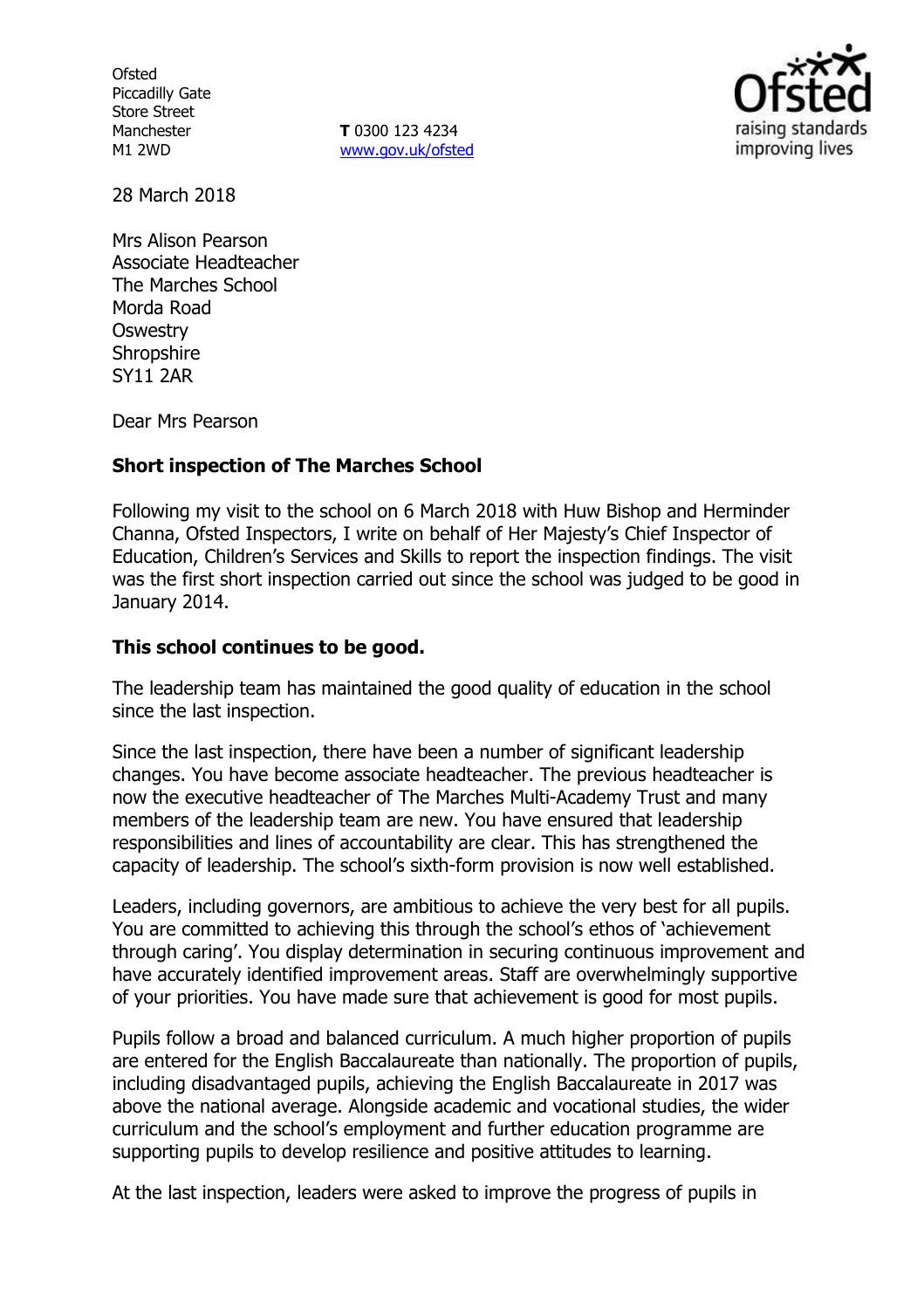

English. You have organised professional development to strengthen teachers' knowledge of this subject. As a result, pupils' achievement in English has improved and is now good. In addition, leaders were recommended to sharpen the quality of the school's self-evaluation. The school's self-evaluation is accurate and takes into account the performance of pupils over time. Discussions with leaders, including governors, indicate the clear view leaders have of how well the school is doing and what needs to improve further.

## **Safeguarding is effective.**

The school's arrangements for keeping pupils safe are fit for purpose. Records, including confidential records, are detailed and of a high quality. Policies and practice reflect the latest guidance. Leaders who have specific responsibilities for safeguarding are clear about their roles and responsibilities. You have ensured that staff, including staff new to the school, are aware of the risks pupils face and follow clear procedures when they have concerns. As a result, leaders and staff understand what to do if they have a concern about a pupil's safety or welfare. School records show that, when staff have had cause to act, they have done so in a proportionate and timely manner.

There is a positive, calm and orderly atmosphere in lessons and around the school.

Pupils are confident that there is an adult to talk to if they have a worry or concern. Pupils who spoke to inspectors said that they feel safe and well cared for. They explained how teachers use tutor time to provide them with useful information and strategies to stay safe in a variety of settings. As a result, pupils have a good understanding of different types of abuse and how to stay safe online. The vast majority of parents and carers who responded to the Ofsted online survey Parent View believe their child is safe and well cared for.

# **Inspection findings**

- Through effective self-evaluation, you have identified the progress of disadvantaged pupils as a priority area for improvement. You organised an external review of this area and leaders have responded swiftly to the recommendations in the report. For example, they have sharpened their focus on the key barriers to learning facing the school's disadvantaged pupils. In addition, leaders have introduced new whole-school strategies to improve the progress and attainment of this group of pupils. You frequently check that these strategies are having an impact on the progress of this group of pupils. As a result, the difference between the progress of disadvantaged pupils and that of non-disadvantaged pupils nationally diminished in 2017. Current information provided by school leaders and work in pupils' books indicate that the progress of disadvantaged pupils continues to improve across all year groups. You know that there is still some variability in this across different subjects and classes. You are keeping a careful eye on this and are taking appropriate actions to ensure that disadvantaged pupils make strong progress across the curriculum.
- During the inspection, inspectors saw clear evidence of most teachers using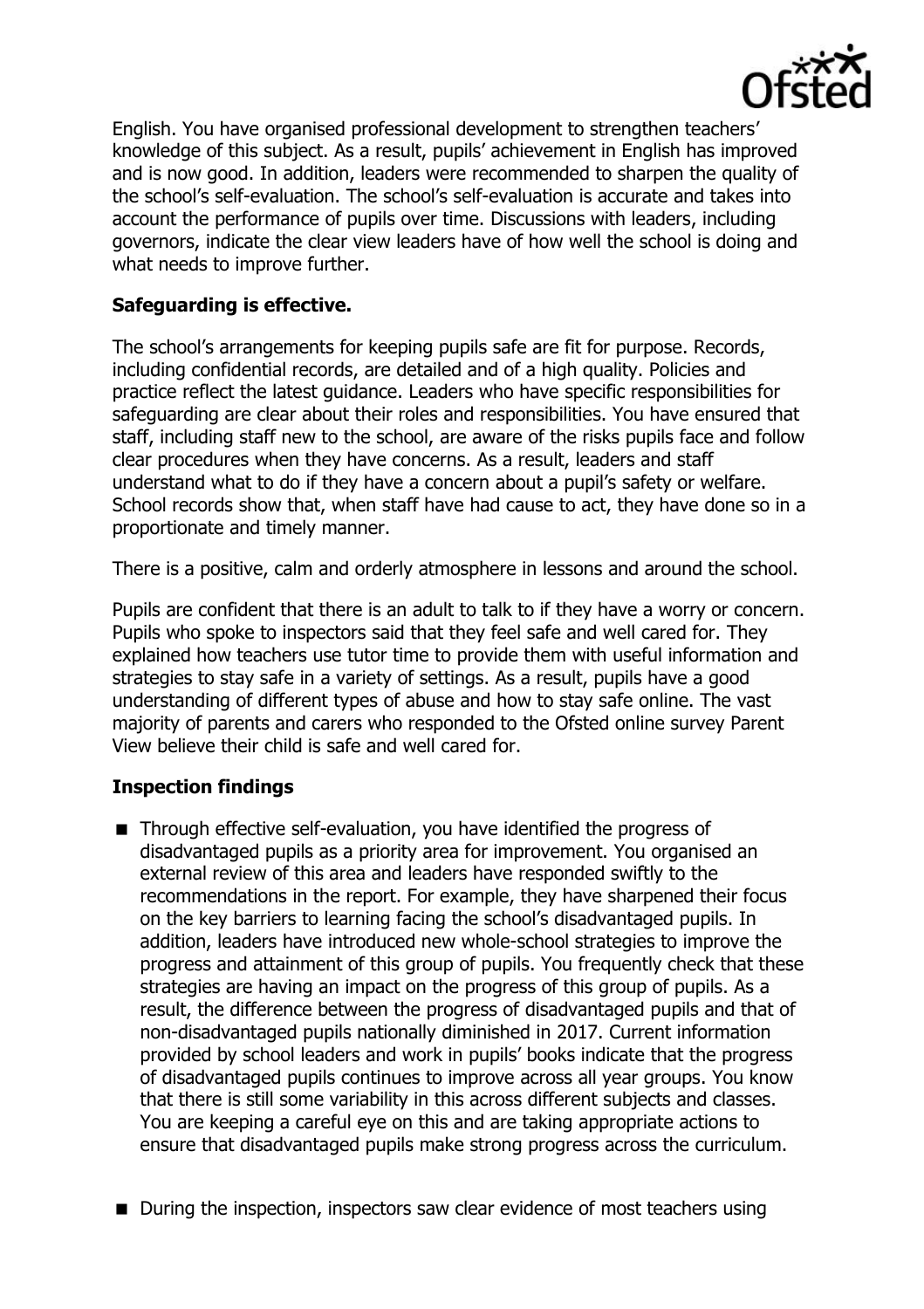

effective approaches to ensure that disadvantaged pupils were engaged and challenged in lessons. For example, in a Year 10 business studies lesson, the teacher used questioning effectively to check pupils' understanding. As a result, pupils developed their knowledge and understanding of how businesses recruit well.

- You have taken effective action to further improve achievement across all subjects. This has included developing more rigorous systems for tracking and monitoring pupils' progress. In addition, you have ensured that teachers make regular and accurate checks on how well pupils are doing. As a result, current performance information indicates that pupils are making strong progress in the subjects of their own choice.
- You have introduced robust procedures for monitoring the quality of the sixthform provision. As a result, leaders of the sixth form have a comprehensive understanding of strengths and weaknesses. Teaching is strong is most subjects, with effective questioning and frequent assessment taking place. For example, in a Year 12 mathematics lesson, students were expected to think hard as their teacher asked them to give reasons for the use of confidence intervals. Current performance information provided by leaders shows that pupils are on track to achieve outcomes in line with national averages.
- Students in the sixth form speak highly of the quality of provision they receive. They feel well supported by their teachers. For example, one student commented that, 'teachers are always willing to help'. They appreciate and enjoy the wide range of extra-curricular opportunities provided for them.
- Leaders have ensured that sixth-form students have received helpful information and advice about their future ambitions. As a result, most students in the sixth form are well prepared for the next stage of their education. Latest destination data presents a strong and improving picture, with all students going on to appropriate education, employment or training.
- Pupils benefit from a variety of career-related activities provided for them. More pupils now have the opportunity to participate in work experience. Pupils in Year 11 spoke to inspectors about how their work experience placement in Year 10 had helped them to consider possible future careers. However, the quality of careers provision is variable across the school. A minority of pupils do not feel well prepared for the next stages of their education, training or employment. Leaders have recognised the need to improve this provision further. They have re-designed the careers curriculum to ensure that pupils make strong progress in their careers education throughout the school. However, it is too early to assess the impact of these changes.